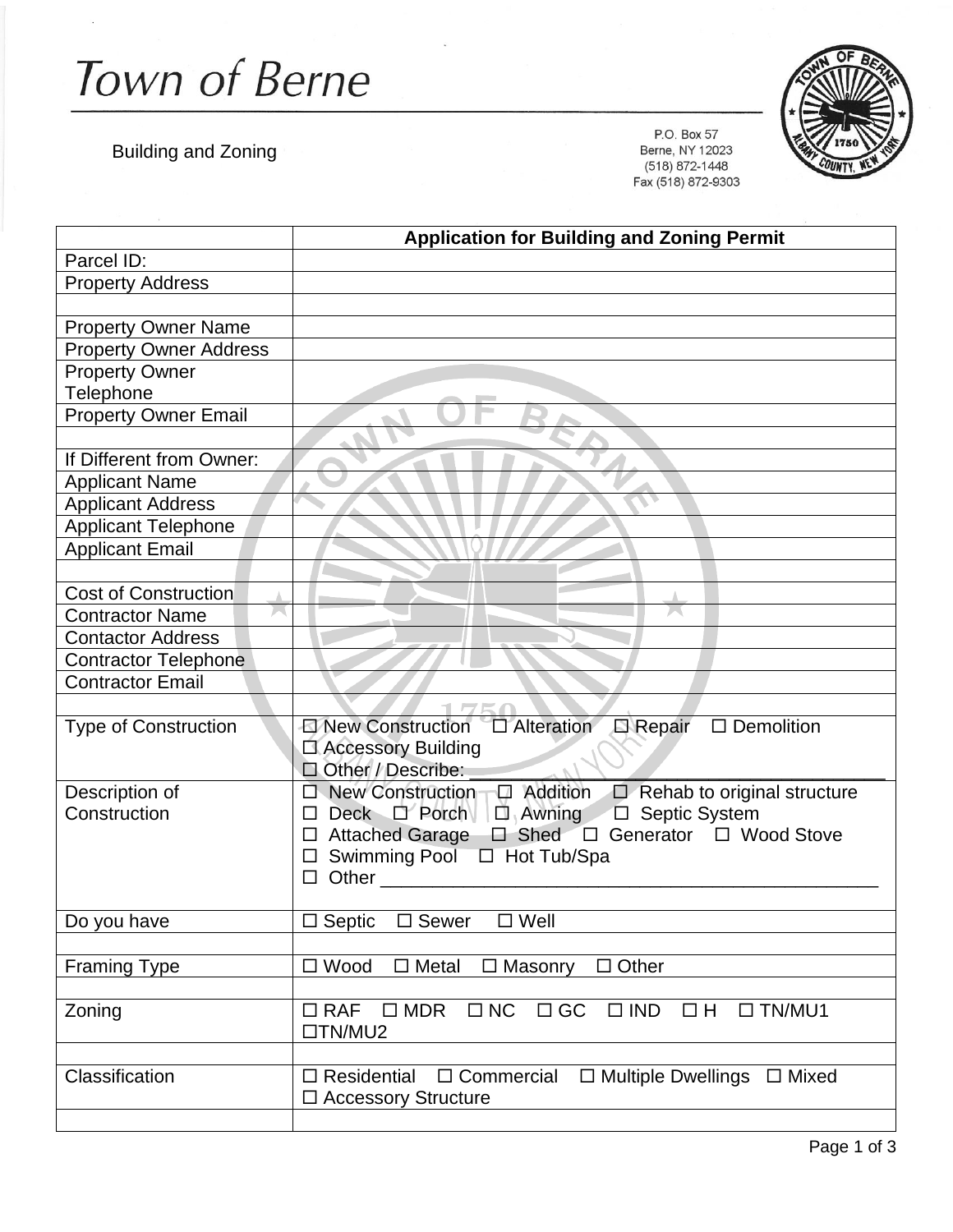| <b>Setbacks</b> | Ft. - Front Yard Depth<br>Ft. - Left Side Yard Width<br>Ft. - Right Side Yard Width<br>Ft. - Rear Yard Depth<br>Ft. - Septic Tank / Distribution Box | Ft Drywell / Leach Field<br>Ft Well to Leach Field |
|-----------------|------------------------------------------------------------------------------------------------------------------------------------------------------|----------------------------------------------------|
|                 |                                                                                                                                                      |                                                    |

Plot the following information on the diagram below:

- 1. all buildings (existing and proposed)
- 2. indicate all set back dimensions from the property lines
- 3. show easements (example: roadways, utilities, etc.)
- 4. show elevations, grading, swales, culverts or drain pipes on or within 30 feet of the property line.